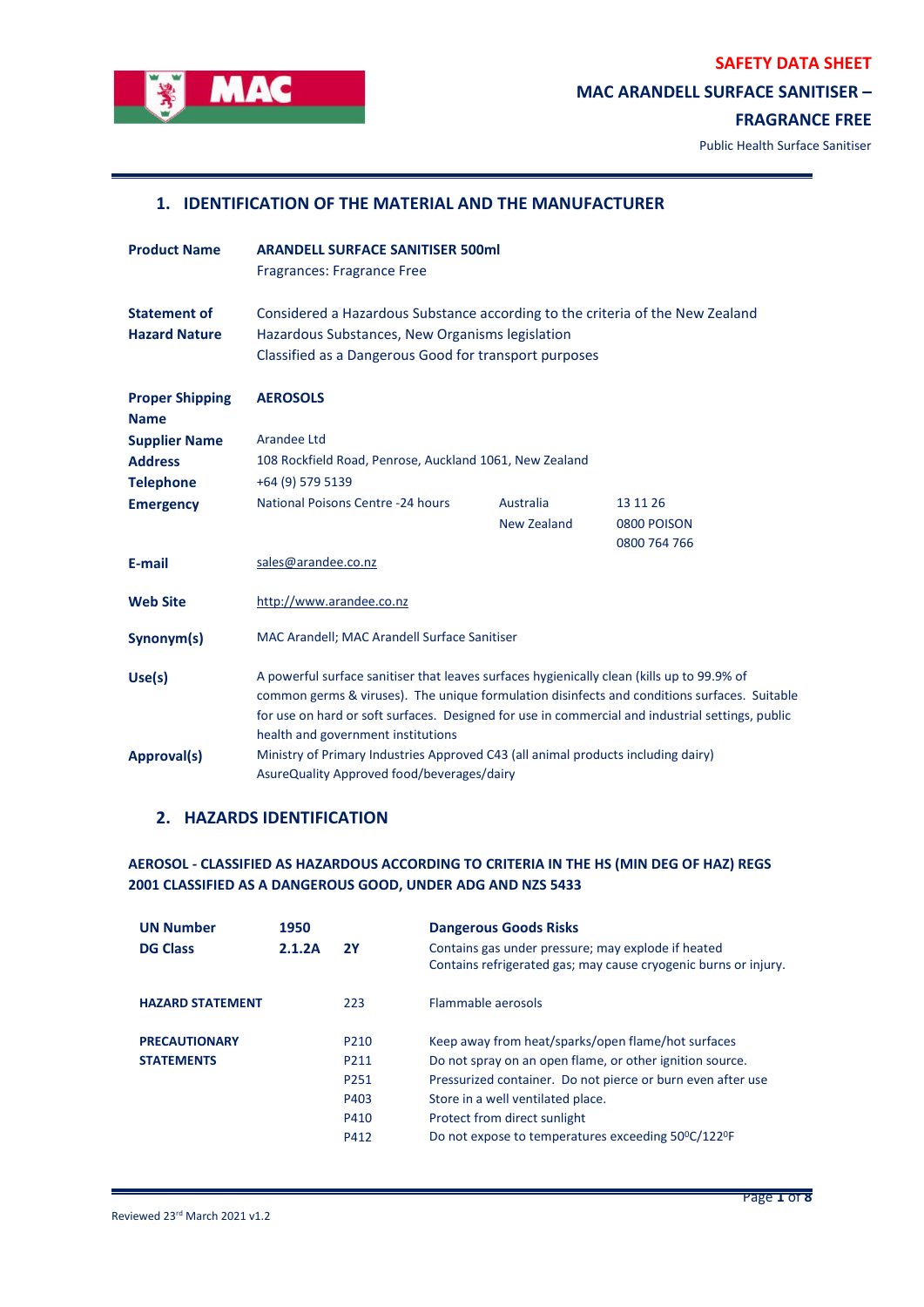

# **MAC ARANDELL SURFACE SANITISER –**

# **FRAGRANCE FREE**

L,

Public Health Surface Sanitiser

# **3. HAZARDS IDENTIFICATION COMPOSITION OF INGREDIENTS**

| Ingredient                          | <b>Formula</b> | <b>Concentration %</b> | <b>CAS Number</b> |
|-------------------------------------|----------------|------------------------|-------------------|
| <b>Ethanol Denatured SDA3A</b>      |                | 70-75                  | 64-17-5           |
| Other non hazardous                 |                | $1 - 5$                | 63148-52-7        |
| <b>Hydrocarbon Propellant Blend</b> |                | 25-30                  | 106-97-8          |

# **4. FIRST AID MEASURES**

| Eye                         | Hold eyelids apart and flush continuously with water. Continue until advised to stop by the<br>Poisons Information Centre, a doctor, or for at least 15 minutes. Keep patient calm.                                                   |
|-----------------------------|---------------------------------------------------------------------------------------------------------------------------------------------------------------------------------------------------------------------------------------|
| <b>Inhalation</b>           | Leave area of exposure immediately. If irritation persists, seek medical attention.                                                                                                                                                   |
| <b>Skin</b>                 | Gently flush affected areas with water. Seek medical attention, if irritation persists.                                                                                                                                               |
| <b>Ingestion</b>            | For advice, contact a Poisons Information Centre on 0800 764 766 (0800 POISON) or +64 9 579<br>5139 (New Zealand) or a doctor. If swallowed, DO NOT induce vomiting, as ingestion is<br>considered unlikely, due to the product form. |
| <b>Advice to Doctor</b>     | Treat symptomatically.                                                                                                                                                                                                                |
| <b>First Aid Facilities</b> | Eye wash facilities should be provided.                                                                                                                                                                                               |

# **5. FIRE FIGHTING MEASURES**

| <b>Flammability</b>                                                 | Highly flammable. Vapours may form explosive mixtures with air. May evolve toxic gases<br>(carbon oxides, hydrocarbons) when heated to decomposition temperatures. When handling a<br>significant spillage, eliminate all ignition sources, including cigarettes, open flames, spark<br>producing switches, heaters, naked lights, mobile phones, etc. Aerosol cans may explode when<br>heated above 50 °C. |
|---------------------------------------------------------------------|-------------------------------------------------------------------------------------------------------------------------------------------------------------------------------------------------------------------------------------------------------------------------------------------------------------------------------------------------------------------------------------------------------------|
| <b>Special Exposure</b><br><b>Hazards</b>                           | Promptly isolate the scene by removing all persons from the vicinity of the incident if there is a<br>fire. No action shall be taken involving any personal risk or without suitable training. Move<br>containers from fire area if this can be done without risk. Use water spray to keep fire-exposed<br>containers cool.                                                                                 |
| <b>Hazardous Thermal</b><br><b>Decomposition</b><br><b>Products</b> | Decomposition products may include the following materials:<br>carbon dioxide<br>carbon monoxide                                                                                                                                                                                                                                                                                                            |
| <b>Special Protective</b><br><b>Equipment for Fire-</b><br>fighters | Fire-fighters should wear appropriate protective equipment and self-contained breathing<br>apparatus (SCBA) with a full face-piece operated in positive pressure mode.                                                                                                                                                                                                                                      |
| <b>Fire and Explosion</b>                                           | Highly flammable, explosive vapour. Evacuate area and contact emergency services. Toxic<br>gases may evolve, when heated. Remain upwind and notify those downwind of hazard. Wear                                                                                                                                                                                                                           |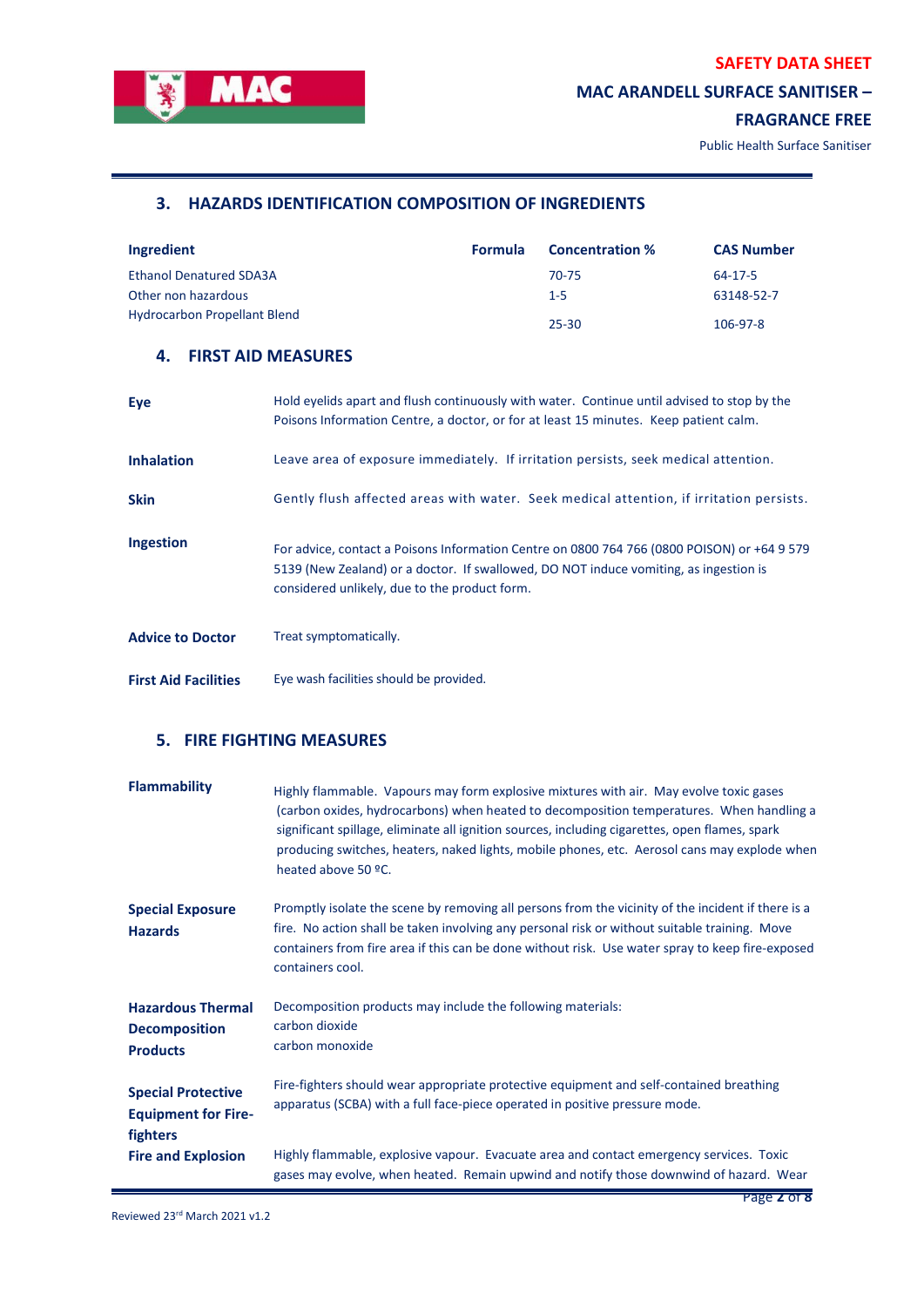

## **MAC ARANDELL SURFACE SANITISER –**

## **FRAGRANCE FREE**

Public Health Surface Sanitiser

|                      | full protective equipment, including Self Contained Breathing Apparatus (SCBA), when<br>combating fire. Use waterfog to cool intact containers and nearby storage areas.                                                                                                                                                                                  |
|----------------------|-----------------------------------------------------------------------------------------------------------------------------------------------------------------------------------------------------------------------------------------------------------------------------------------------------------------------------------------------------------|
| <b>Extinguishing</b> | Dry agent, carbon dioxide foam, or water fog. Prevent contamination of drains or waterways;<br>absorb runoff with sand or similar.                                                                                                                                                                                                                        |
| <b>HazChem</b>       | 2YE                                                                                                                                                                                                                                                                                                                                                       |
|                      | 6. ACCIDENTAL RELEASE MEASURES                                                                                                                                                                                                                                                                                                                            |
| <b>Small Spill</b>   | Stop leak without risk. Move containers from spill area. Dilute with water and mop up if water-<br>soluble. Alternatively, or if water-insoluble, absorb with an inert dry material and place in an<br>appropriate waste disposal container. Use spark proof tools and explosion-proof equipment.<br>Dispose of via a licensed waste disposal contractor. |
| <b>Large Spill</b>   | If large quantities of cans are punctured (bulk), clear area of all unprotected personnel and<br>ventilate area. Wear splash-proof goggles, leather gloves, coveralls, and boots. Where<br>inhalation risks exist, wear a Type A-Class P1 (Organic vapour and Particulate) respirator.                                                                    |

Collect cans and allow to discharge outdoors. Absorb any residues with sand or similar and

#### **7. HANDLING AND STORAGE**

**Handling** Use safe work practices to avoid eye or skin contact and inhalation. Observe good personal hygiene, including washing hands before eating. Keep out of the reach of children. DO NOT puncture aerosol cans or incinerate, even when empty. Storage Store in a cool, dry well ventilated area, well away from oxidising agents, acids, alkalis, direct sunlight, heat or ignition sources, or foodstuffs. Ensure containers are adequately labelled, protected from physical damage, and sealed when not in use. Check regularly for leaks or spills.

Large storage areas should have appropriate fire protection.

place in clean containers for disposal. DO NOT wash away into sewer.

#### **8. EXPOSURE CONTROLS / PERSONAL PROTECTION**

#### **Australia**

| <b>Ingredient Name</b> | <b>Exposure Limits</b>                   |
|------------------------|------------------------------------------|
| Ethanol                | Safe Work Australia (Australia, 8/2005)  |
|                        | TWA: $1880 \text{ mg/m}^3$ 8 hour(s).    |
|                        | TWA: $1000$ ppm 8 hour(s).               |
| Propane                | <b>ACGIH TLV (United States, 2/2010)</b> |
|                        | TWA: $1000$ ppm 8 hour(s).               |
| <b>Butane</b>          | Safe Work Australia (Australia, 8/2005). |
|                        | TWA: $1900 \text{ mg/m}^3$ 8 hour(s).    |
|                        | TWA: $800$ ppm $8$ hour(s).              |

## **New Zealand**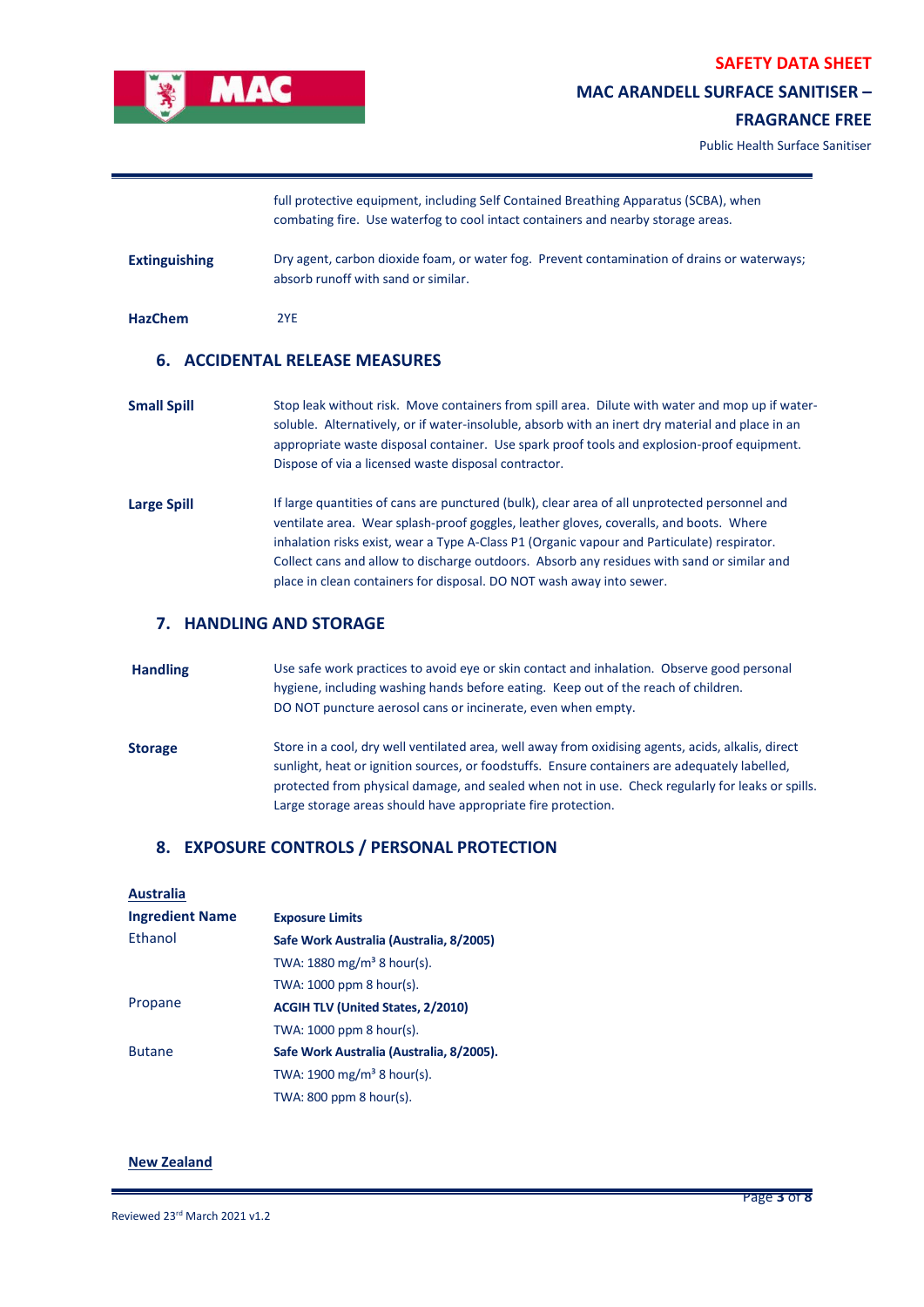

# **MAC ARANDELL SURFACE SANITISER –**

## **FRAGRANCE FREE**

Public Health Surface Sanitiser

| <b>Ingredient Name</b>                         | <b>Exposure Limits</b>                                                                                                                                                                                                                                                                                                           |
|------------------------------------------------|----------------------------------------------------------------------------------------------------------------------------------------------------------------------------------------------------------------------------------------------------------------------------------------------------------------------------------|
| Ethanol                                        | NZ OSH (New Zealand, 12/2010)                                                                                                                                                                                                                                                                                                    |
|                                                | WES-TWA: 1000 ppm 8 hour(s).                                                                                                                                                                                                                                                                                                     |
|                                                | WES-TWA: $1880 \text{ mg/m}^3$ 8 hour(s).                                                                                                                                                                                                                                                                                        |
| Propane                                        | <b>ACGIH TLV (United States, 2/2010).</b>                                                                                                                                                                                                                                                                                        |
|                                                | TWA: 1000 ppm 8 hour(s).                                                                                                                                                                                                                                                                                                         |
| <b>Butane</b>                                  | NZ OSH (New Zealand, 12/2010).                                                                                                                                                                                                                                                                                                   |
|                                                | WES-TWA: $800$ ppm $8$ hour(s).                                                                                                                                                                                                                                                                                                  |
|                                                | WES-TWA: 1990 mg/m <sup>3</sup> 8 hour(s).                                                                                                                                                                                                                                                                                       |
| <b>Ventilation</b>                             | DO NOT directly inhale concentrated vapours. Use in well-ventilated areas. Mechanical<br>extraction ventilation is recommended for poorly ventilated area. Vapours are heavier than air<br>and may travel some distance to an ignition source and flash back. Maintain vapour levels<br>below the recommended exposure standard. |
| <b>Exposure Standards</b>                      | LIQUIFIED PETROLEUM GAS (LPG) (68476-85-7)                                                                                                                                                                                                                                                                                       |
|                                                | ES-STEL: $400$ ppm (1800 mg/m <sup>3</sup> )                                                                                                                                                                                                                                                                                     |
| <b>Personal Protection</b><br><b>Equipment</b> | No personal protective equipment is required, normally. When an inhalation risk exists wear a<br>Type A-Class P1 (Organic vapour and Particulate) Respirator. With prolonged use, wear PVC or<br>rubber gloves and splash-proof goggles or safety glasses.                                                                       |
|                                                |                                                                                                                                                                                                                                                                                                                                  |



## **9. PHYSICAL AND CHEMICAL PROPERTIES**

| <b>Appearance</b>       | <b>COLOURLESS AEROSOL GAS</b>    | <b>Solubility (water)</b>                  | <b>DISPERSABLE</b>                             |
|-------------------------|----------------------------------|--------------------------------------------|------------------------------------------------|
| <b>Odour</b>            | SLIGHT, ETHEREAL-LIKE ODOUR      | <b>Specific Gravity</b>                    | $0.80 - 0.82$                                  |
| pH                      | <b>NOT AVAILABLE</b>             | % Volatiles                                | 100 %                                          |
| <b>Vapour Pressure</b>  | 213.7 kPa (1602.88 mm Hg) [20°C] | <b>Flammability</b>                        | <b>HIGHLY FLAMMABLE</b>                        |
| <b>Vapour Density</b>   | $<$ 1 (Air = 1)                  | <b>Flash Point</b>                         | Closed cup: $-60^{\circ}$ C ( $-76^{\circ}$ F) |
| <b>Melting Point</b>    | <b>NOT AVAILABLE</b>             | <b>Upper Explosion</b><br>Limit            | <b>NOT AVAILABLE</b>                           |
| <b>Boiling Point</b>    | $<$ 35°C (<95°F)                 | <b>Lower Explosion</b><br>Limit            | <b>NOT AVAILABLE</b>                           |
| <b>Evaporation Rate</b> | <b>NOT AVAILABLE</b>             | <b>Auto-ignition</b><br><b>Temperature</b> | <b>NOT AVAILABLE</b>                           |

**Density** 0.845 g/cm<sup>3</sup> [25°C (77°F)]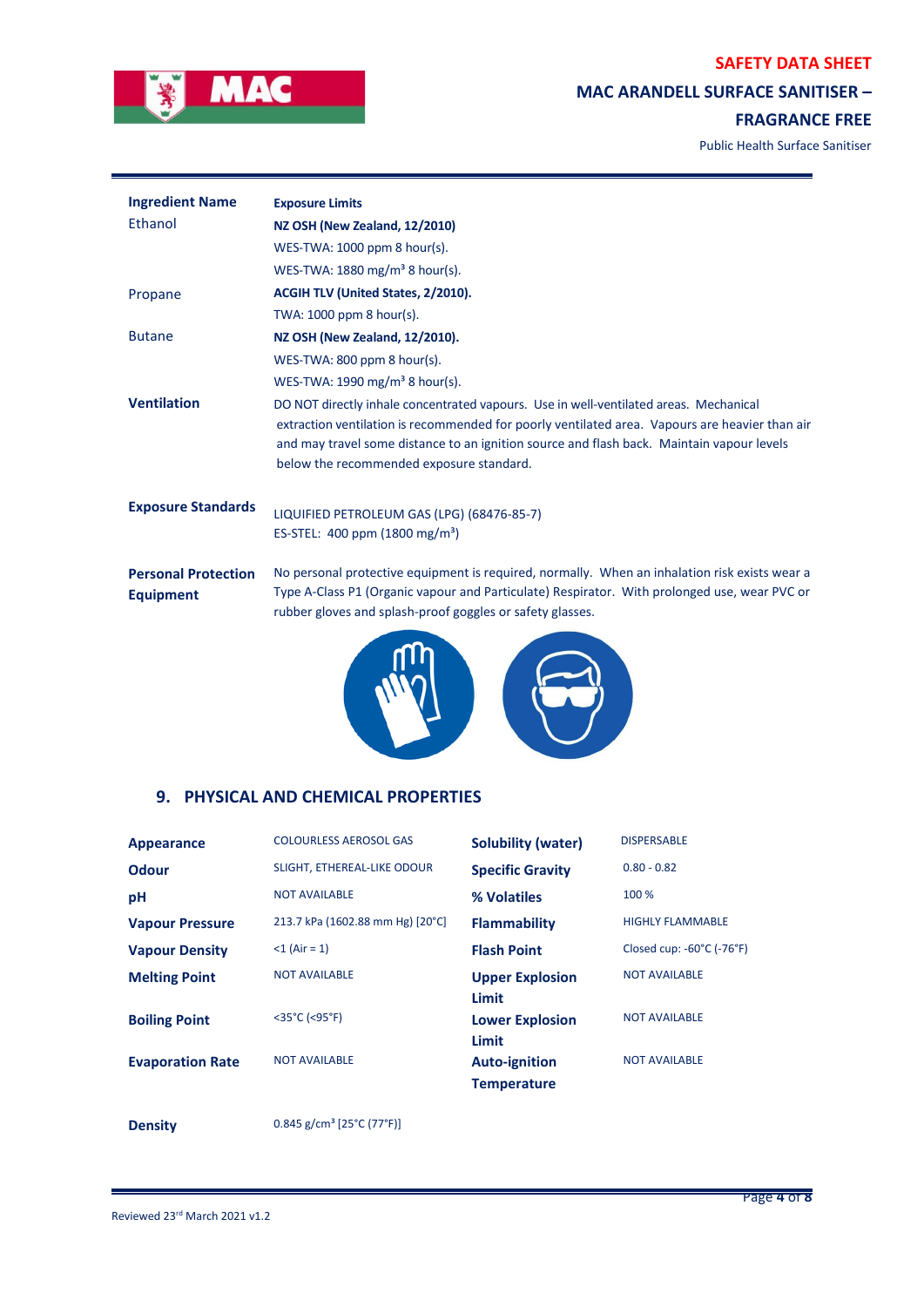

# **MAC ARANDELL SURFACE SANITISER –**

## **FRAGRANCE FREE**

L,

Public Health Surface Sanitiser

# **10. STABILITY AND REACTIVITY**

| <b>Reactivity</b>    | Incompatible with oxidising agents (e.g. hypochlorite), alkalis, / alkali earth metals and finely<br>divided metal powders (e.g. aluminium, barium, lithium), heat and ignition sources. |
|----------------------|------------------------------------------------------------------------------------------------------------------------------------------------------------------------------------------|
| <b>Decomposition</b> | May evolve toxic gases (carbon oxides, hydrocarbons) when heated to decomposition                                                                                                        |
| <b>Products</b>      | temperatures.                                                                                                                                                                            |

# **11. TOXICOLOGICAL INFORMATION**

## **Acute Toxicity**

| <b>Product/Ingredient Name</b> | Result                        | <b>Species</b> | <b>Dose</b>              | Exposure |
|--------------------------------|-------------------------------|----------------|--------------------------|----------|
| Ethanol                        | <b>LC50 Inhalation Vapour</b> | Rat            | 124700 mg/m <sup>3</sup> | 4 hours  |
|                                | LD50 Oral                     | Rat            | 7 g/kg                   |          |
| <b>Butane</b>                  | <b>LC50 Inhalation Vapour</b> | Rat            | 658000 mg/m <sup>3</sup> | 4 hours  |

## **Irritation/Corrosion**

| <b>Product/Ingredient Name</b> | Result                   | <b>Species</b> | Score                    | Exposure            | Observation |
|--------------------------------|--------------------------|----------------|--------------------------|---------------------|-------------|
| Ethanol                        | Eyes - Moderate irritant | Rabbit         | -                        | 0.066666667 minutes | ۰           |
|                                |                          |                |                          | 100 milligrams      |             |
|                                | Skin – Moderate irritant | Rabbit         | $\overline{\phantom{a}}$ | 24 hours 20         |             |
|                                |                          |                |                          | milligrams          |             |

| <b>Health Hazard</b><br><b>Summary</b> | General population. The exposure of the general population is expected to be low and is not<br>likely to present a hazard when it is used as recommended.<br>Occupational exposure. With reasonable work practices, hygiene measures and<br>Safety precautions, is unlikely to be an occupational hazard.<br>Asphyxiant narcotic. This product may only present a hazard with direct eye contact, prolonged<br>and repeated skin contact or with vapour/gas inhalation at high levels. |
|----------------------------------------|----------------------------------------------------------------------------------------------------------------------------------------------------------------------------------------------------------------------------------------------------------------------------------------------------------------------------------------------------------------------------------------------------------------------------------------------------------------------------------------|
| Eye                                    | Low irritant. Contact may result in lacrimation, pain, redness, and conjunctivitis. Prolonged<br>contact may result in corneal burns, with possible permanent damage.                                                                                                                                                                                                                                                                                                                  |
| <b>Inhalation</b>                      | Low to moderate Irritant, narcotic, asphyxiant. Over exposure may result in upper respiratory<br>tract irritation, nausea, and headache. At high levels; dizziness, breathing difficulties, and at<br>very high levels, anaesthesia, cardiac arrhythmias, pulmonary oedema and unconsciousness.                                                                                                                                                                                        |
| <b>Skin</b>                            | Low irritant. Prolonged contact may result in irritation, redness, rash, dermatitis, and<br>sensitisation.                                                                                                                                                                                                                                                                                                                                                                             |
| <b>Ingestion</b>                       | Exposure considered unlikely, due to product form as an aerosol. Under normal conditions of<br>use, ingestion is considered a highly unlikely, exposure route.                                                                                                                                                                                                                                                                                                                         |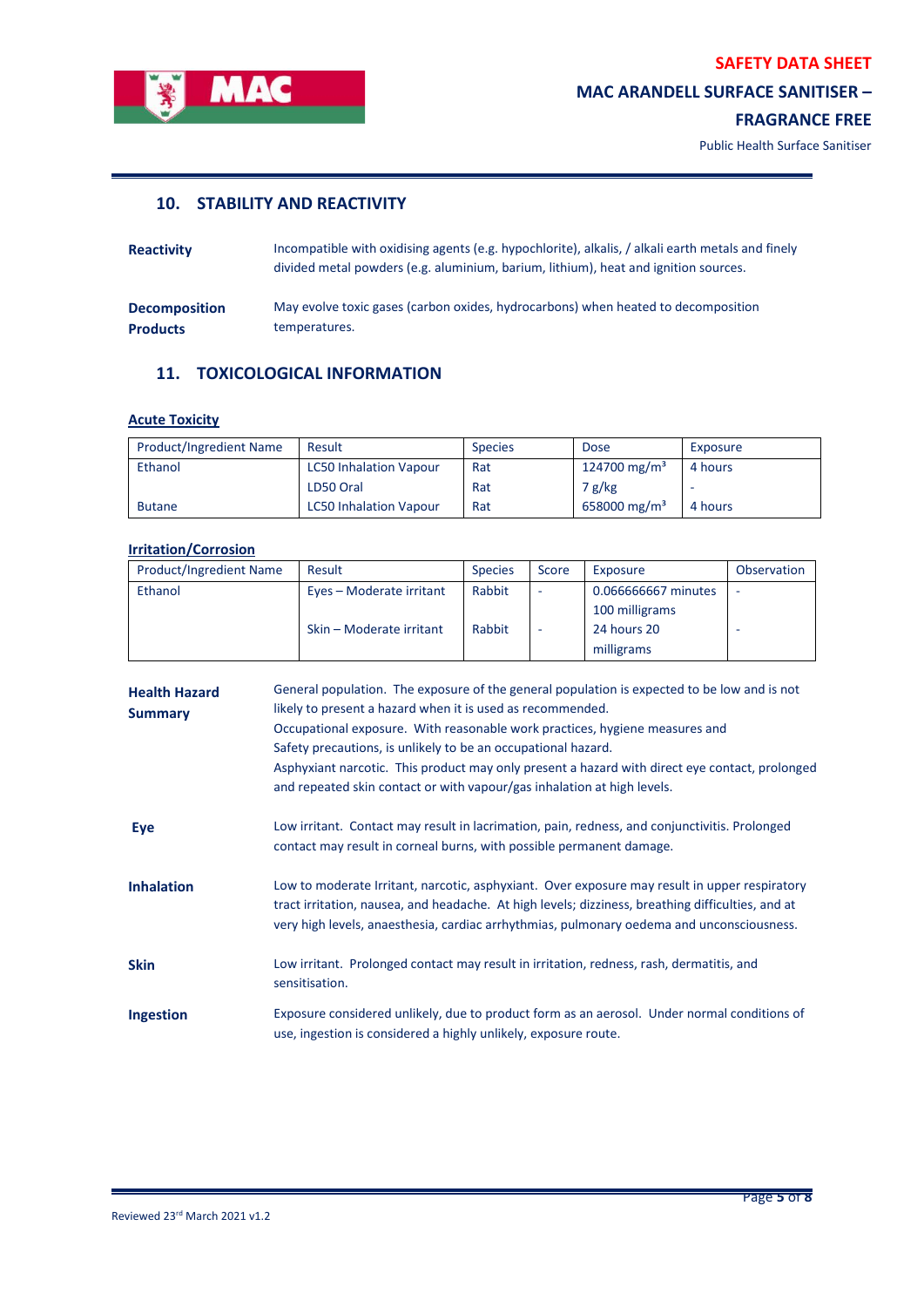

## **MAC ARANDELL SURFACE SANITISER –**

## **FRAGRANCE FREE**

Public Health Surface Sanitiser

# **12. ECOLOGICAL INFORMATION**

**Ecotoxicity** No known significant effects or critical hazards.

#### **Aquatic ecotoxicity**

| <b>Product/Ingredient Name</b> | <b>Result</b>                       | <b>Species</b>              | <b>Exposure</b> |
|--------------------------------|-------------------------------------|-----------------------------|-----------------|
| Ethanol                        | Acute EC50 17.921 mg/L Marine water | Algae - Ulva pertusa        | 96 hours        |
|                                | Acute EC50 2000 ug/L Fresh water    | Daphina - Daphnia magna     | 48 hours        |
|                                | Acute LC50 25500 ug/L Marine water  | Crustaceans - Artemia       | 48 hours        |
|                                |                                     | Franchiscana - Larvae       |                 |
|                                | Acute LC50 42000 ug/L Fresh water   | Fish - Oncorhynchus mykiss  | 4 days          |
|                                | Chronic NOEC 0.375 ul/L Fresh water | Fish - Gambusia holbrooki - | 12 weeks        |
|                                |                                     | Larvae $-3$ days            |                 |

## **Other ecological information**

| <b>Product/Ingredient Name</b> | <b>LogP</b> ow | <b>BCF</b> | <b>Potential</b> |
|--------------------------------|----------------|------------|------------------|
| Ethanol                        | $-0.32$        | -          | low              |
| Propane                        | 2.36           | -          | low              |
| <b>Butane</b>                  | 2.89           | -          | low              |

| <b>Other adverse</b> | No known significant effects or critical hazards. |  |  |  |
|----------------------|---------------------------------------------------|--|--|--|
| effects              |                                                   |  |  |  |

**Environment** Environmental effects of the compound are extremely unlikely, due to packaging in the form of an aerosol. Ensure appropriate measures are taken to prevent this product from entering the environment through wastewater.

## **13. DISPOSAL CONSIDERATIONS**

Waste Disposal For small amounts, absorb contents with sand or similar and dispose of to an approved landfill site. DO NOT puncture or incinerate aerosol cans. Contact the manufacturer for additional information.

**Legislation** Dispose of in accordance with relevant, local legislation.

# **14. TRANSPORT INFORMATION**

|                                     | <b>Shipping Name</b>                                                                                   | UN<br><b>No</b> | <b>Packing</b><br><b>Group</b> | <b>DG</b><br><b>Class</b> | <b>Subsidiary</b><br>Risk(s) |     | <b>EPG Hazchem</b> |
|-------------------------------------|--------------------------------------------------------------------------------------------------------|-----------------|--------------------------------|---------------------------|------------------------------|-----|--------------------|
| Land                                | <b>Compressed Gas Flammable Aerosol</b>                                                                | 1950            | <b>None</b><br>Allocated       | 2.1                       | <b>None Allocated</b>        | 2C1 | 2YE                |
| <b>Sea</b><br><b>Shipping Label</b> | <b>Compressed Gas Flammable Aerosol</b><br>(118)<br>v<br>2<br><u>72</u><br>FLAMMABLE<br>$\overline{2}$ | 1950            | Ш                              | 2.1                       | None Allocated               | 2C1 | 2YE                |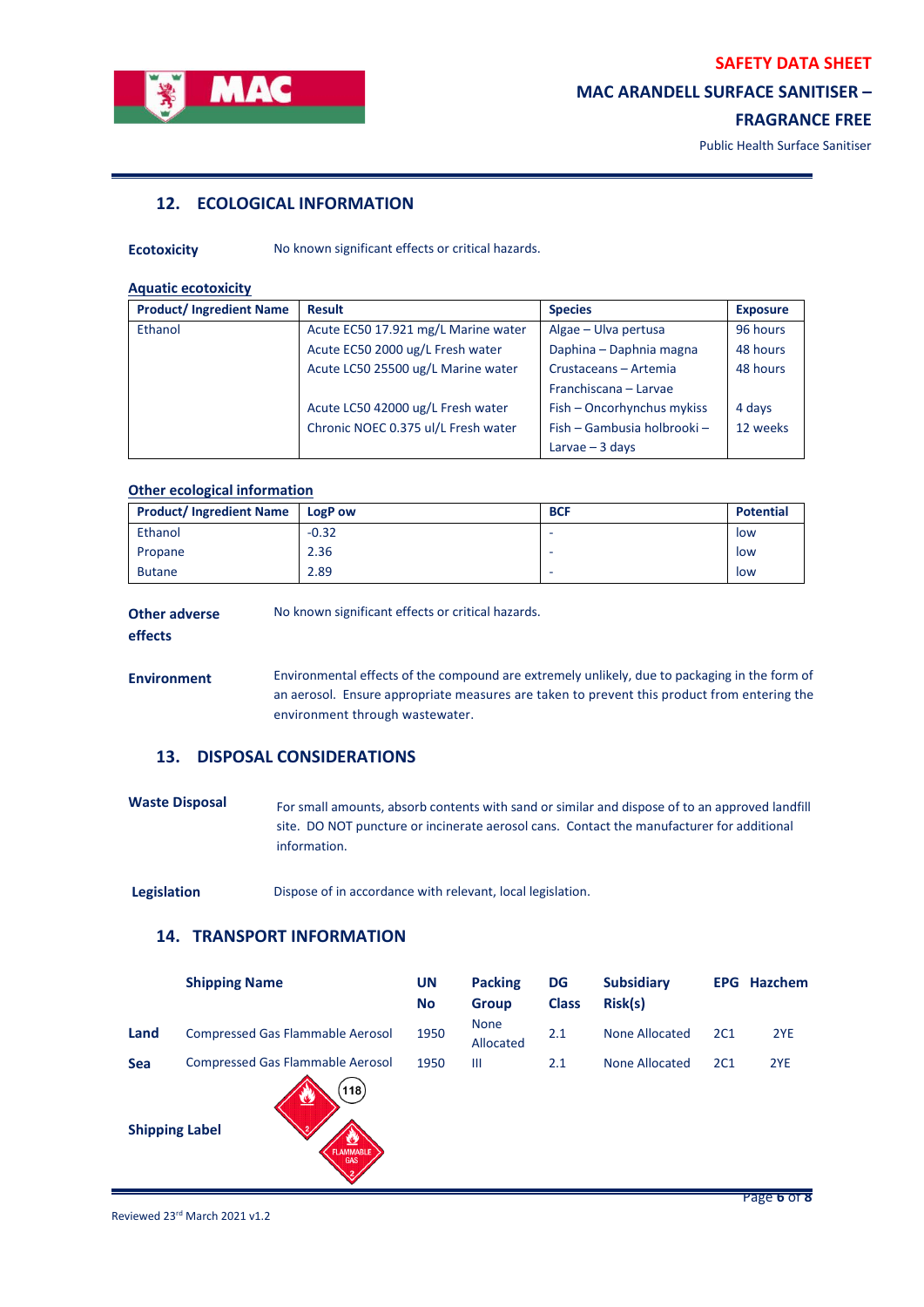

# **MAC ARANDELL SURFACE SANITISER –**

**FRAGRANCE FREE**

L,

Public Health Surface Sanitiser

# **15. REGULATORY INFORMATION**

**Standard for the Uniform Scheduling of Medicines and Poisons**

| <b>Australia inventory (AICS)</b>                 | All components are listed or exempted |
|---------------------------------------------------|---------------------------------------|
| <b>New Zealand Inventory of Chemicals (NZIoC)</b> | All components are listed or exempted |
| <b>HSNO Group Standard</b>                        | Aerosols Flammable                    |
| <b>Approved Handler Requirement</b>               | HSR002515                             |
| <b>HSNO Approval Number</b>                       | <b>No</b>                             |
| <b>Tracking Requirement</b>                       | <b>No</b>                             |

# **16. OTHER INFORMATION**

| <b>Additional</b><br><b>Information</b>        | ASPHYXIANTS (1): reduce the oxygen concentration by displacement, when present in the<br>atmospheres, in high concentrations. As most simple asphyxiants are odourless, atmospheres<br>deficient in oxygen do not provide adequate sensory warning of danger. Therefore, it is not<br>generally appropriate to recommend an exposure standard for each asphyxiant, but instead<br>warn of the need to maintain oxygen concentrations.<br>Some asphyxiants may be given an exposure standard, due to their potential for narcotic effects<br>at high concentrations, or an explosion hazard. |
|------------------------------------------------|---------------------------------------------------------------------------------------------------------------------------------------------------------------------------------------------------------------------------------------------------------------------------------------------------------------------------------------------------------------------------------------------------------------------------------------------------------------------------------------------------------------------------------------------------------------------------------------------|
| <b>Asphyxiants (2)</b>                         | There is a significant hazard associated with workers entering poorly, ventilated areas (e.g.<br>tanks) where oxygen levels may be deficient. An air supplied breathing apparatus may be<br>required if adequate ventilation is not ensured. Refer to AS/NZS 2865 - Safe Working in a<br>Confined Space.                                                                                                                                                                                                                                                                                    |
| <b>Respirators</b>                             | In general, the best practice to avoid exposure is to use engineering controls, such as adequate<br>ventilation, rather than the use of respirators (which should be limited).<br>If respiratory equipment must be worn, ensure correct respirator selection and training is<br>undertaken. Some respirators may be extremely uncomfortable, when used for long periods.<br>The use of air powered or air supplied respirators should be considered where prolonged or<br>repeated use is necessary.                                                                                        |
| <b>Abbreviations</b>                           | Mg/m3 - Milligrams per cubic metre<br>ppm - Parts Per Million<br>M - moles per litre, a unit of measure of concentration.<br>pH - relates to hydrogen ion concentration - this value will relate to a scale of $0 - 14$ ,<br>where 0 is highly acidic and 14 is highly alkaline.<br>TWA/ES - Time Weighted Average or Exposure Standard.<br>CAS# - Chemical Abstract Service number - uniquely identifies chemical compounds.<br><b>CNS - Central Nervous System</b><br>NOS - Not Otherwise Specified<br>IARC - International Agency for Research on Cancer.                                |
| <b>Personal Protective</b><br><b>Equipment</b> | The recommendations for protective equipment contained within this SDS report are provided<br>as a guide only, when dealing with an abnormal situation. Factors such as method of<br>application, working environment, quantity used, product concentration and the availability of                                                                                                                                                                                                                                                                                                         |